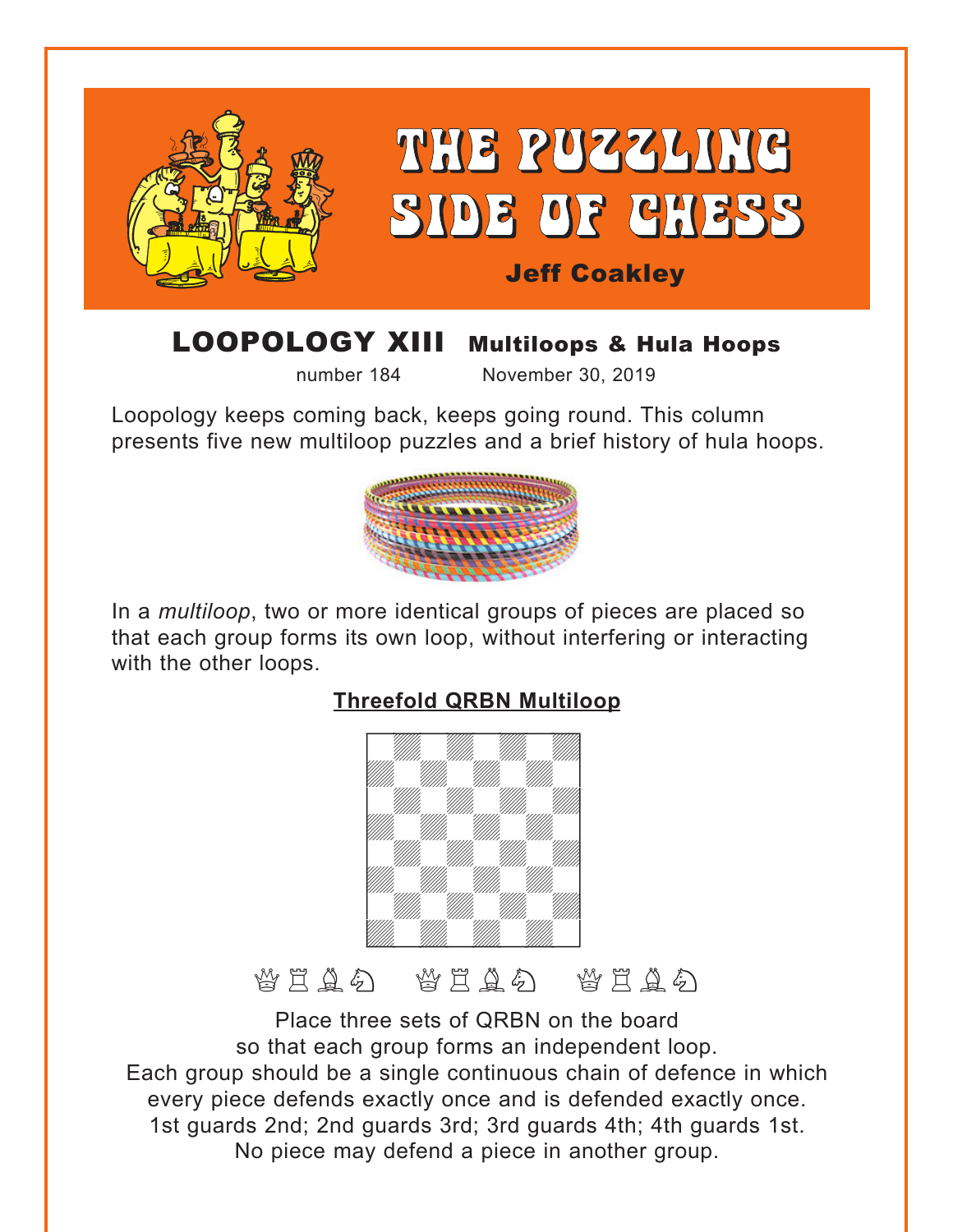#### <span id="page-1-0"></span>**[Threefold RRBB Multiloop](#page-4-0)** where  $\frac{1}{2}$  is the set of  $\frac{1}{2}$



# EEAA EEAA EEAA

Place three sets of RRBB on the board so that each group forms an independent loop.

#### **[Threefold RRNN Multiloop](#page-5-0)**



Place three sets of RRNN on the board so that each group forms an independent loop.



People have played with hoops for thousands of years, but the craze known as the *hula hoop* began in the summer of 1958. The bright plastic hoops were made by Wham-O, a company based in Carson, California. The popularity of the new toy was truly phenomenal. Within two years, over 100 million hoops were sold throughout the world. And they're still selling today.

The "hula hoop" got its name because the hip motion used to twirl it around your waist is similar to a hula dance.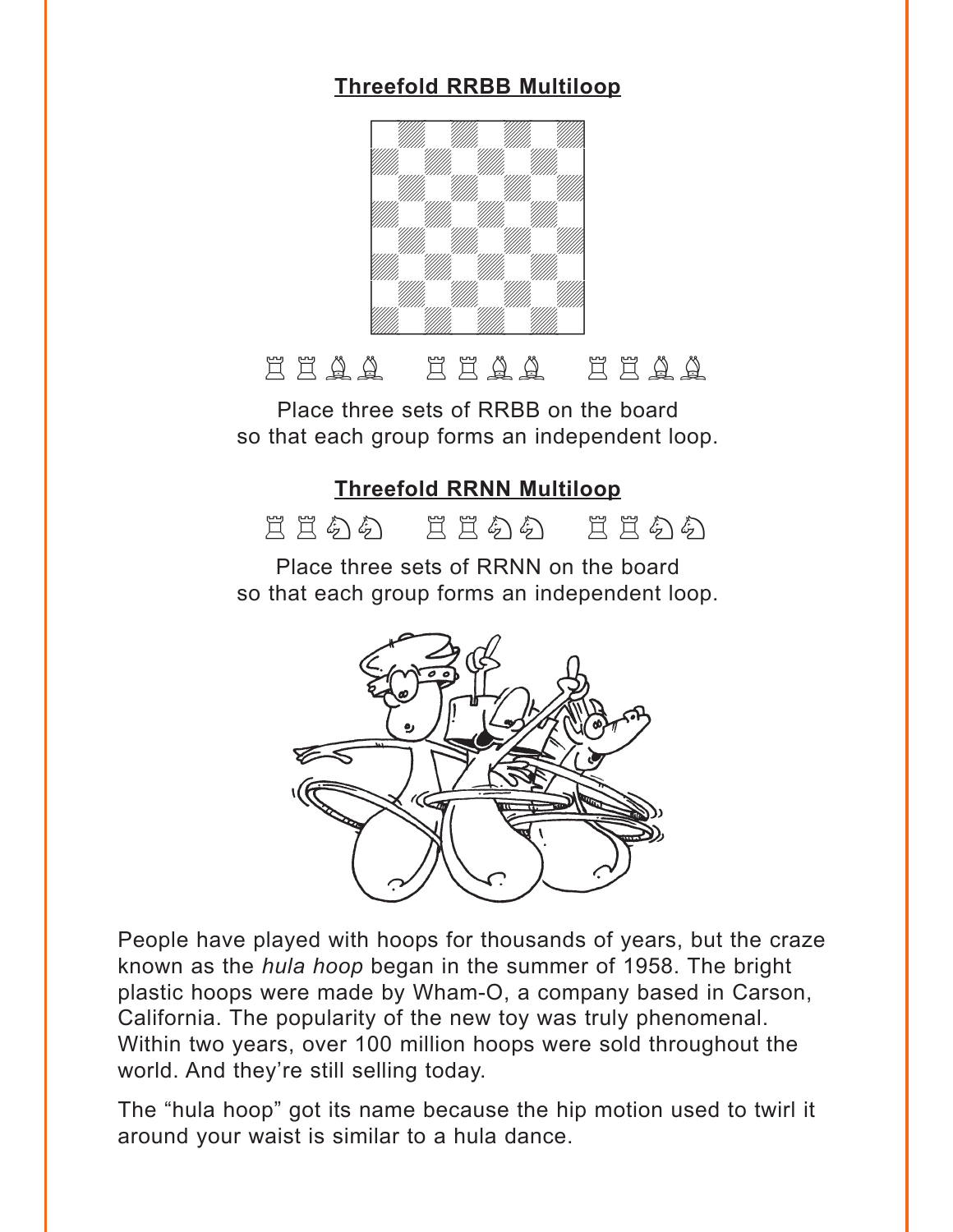#### <span id="page-2-0"></span>**[Fourfold BBNN Multiloop](#page-5-0)**



# 11559 11559 11559 11559 11559 11559 11559 11559 11559 11559 11559 11559 11559 11559 11559 11559 11559 11559 11

Place four sets of BBNN on the board so that each group forms an independent loop.



*23-fold Multiloop*

Wham-O had a knack for inventing successful toys. Their other products included the Frisbee and Hacky Sack.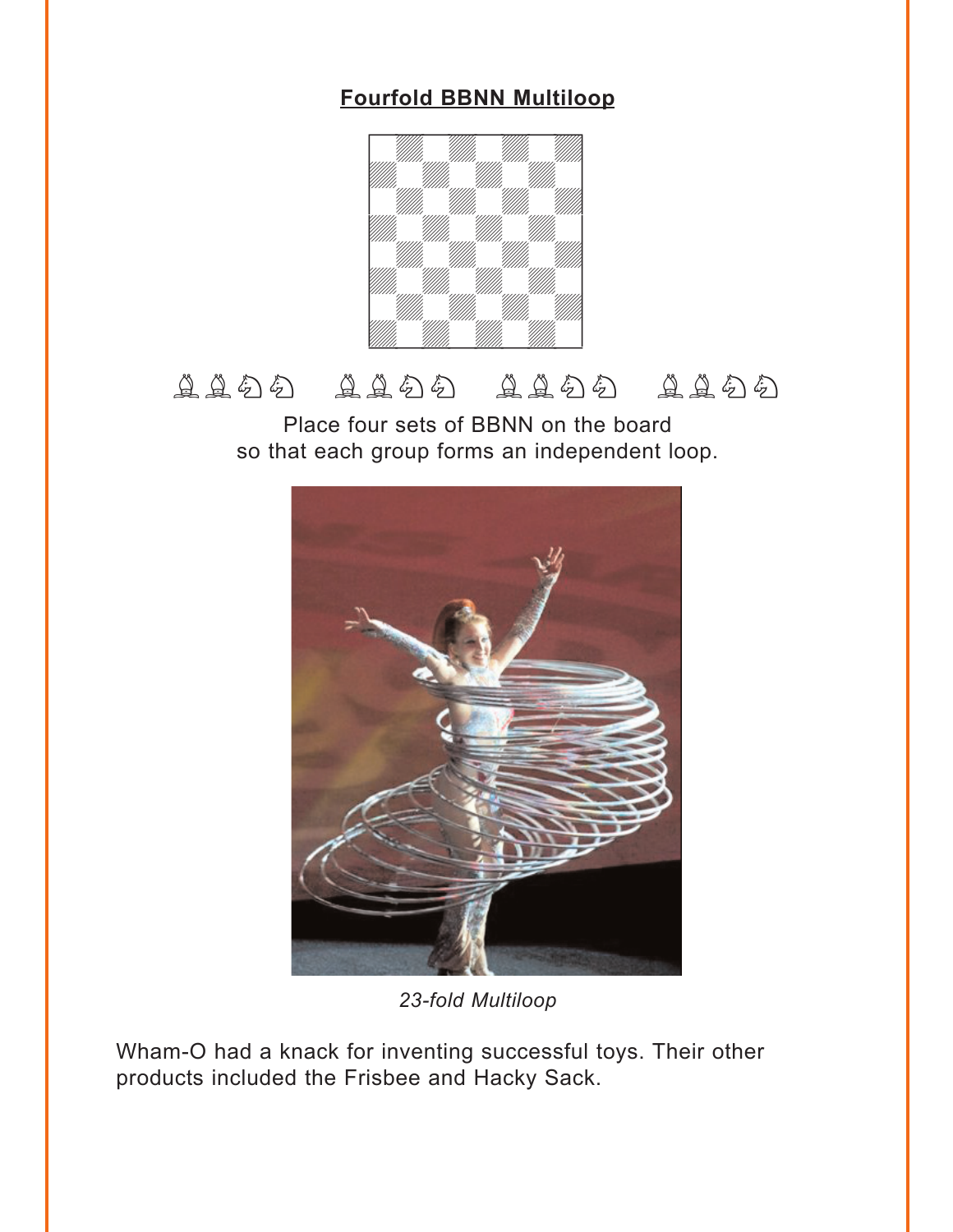<span id="page-3-0"></span>The maximum number of multiloops for each piece group in this column has not been computer verified. Maybe you can squeeze in another loop! For example, is a sixfold RBN multiloop possible?

#### **[Fivefold RBN Multiloop](#page-6-0)**



## EAS EAS EAS EAS

Place five sets of RBN on the board so that each group forms an independent loop.



*No Hoops Hula* 

Loopology will return in the new year. The temporarily postponed *Double Loops with Unequal Pieces* is still on the agenda.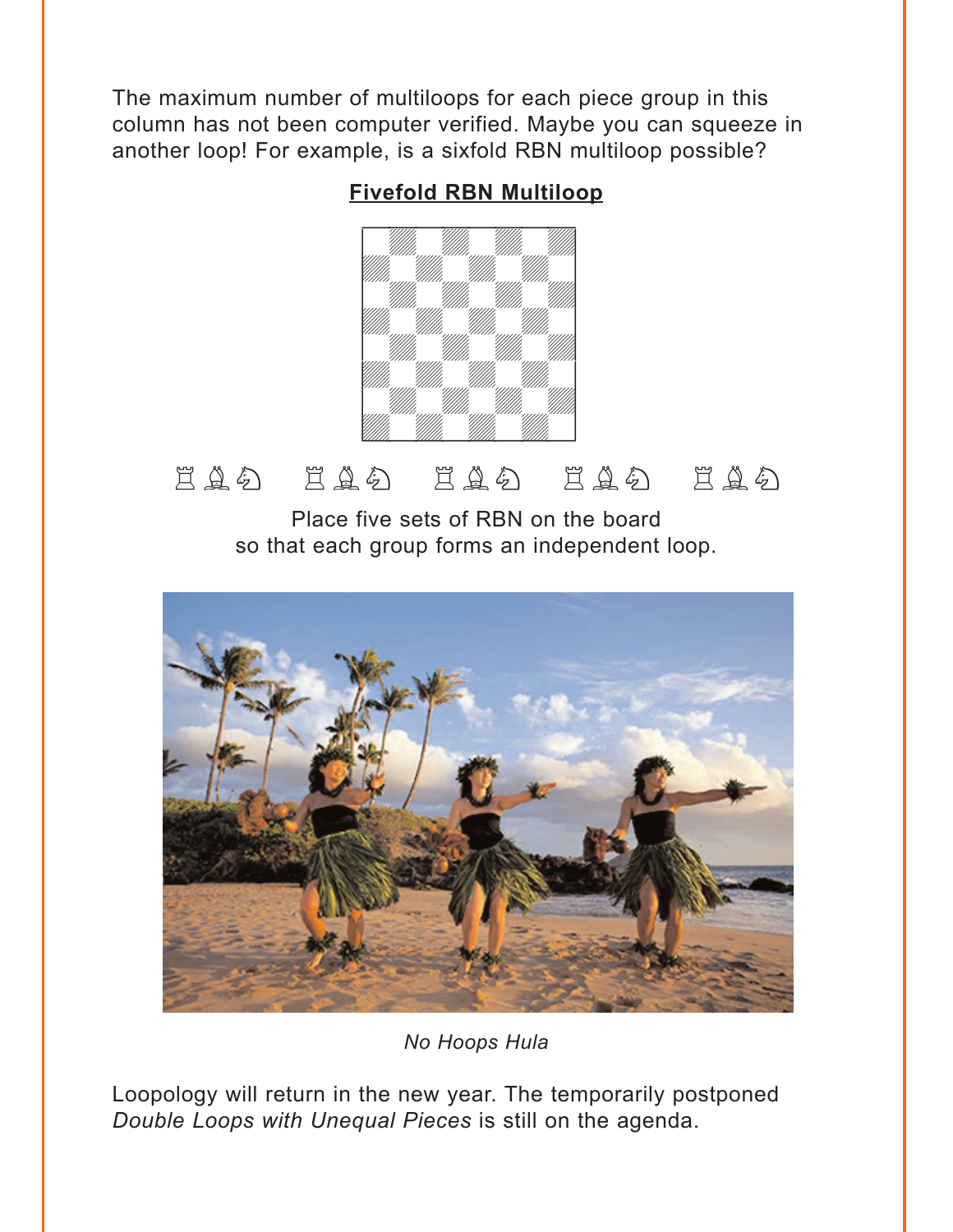## <span id="page-4-0"></span>**SOLUTIONS**

All problems by J. Coakley, *Puzzling Side of Chess* 2019.

**PDF hyperlinks.** You can advance to the solution of any puzzle by clicking on the underlined title above the diagram. To return to the puzzle, click on the title above the solution diagram.

*Archives***.** Past columns and a detailed index of problem-types and composers are available in the *Puzzling Side of Chess* archives.



#### **[Threefold QRBN Multiloop](#page-0-0)**

There are many solutions to all the multiloops in this column.

#### **[Threefold RRBB Multiloop](#page-1-0)** with  $\frac{w}{2}$  , we have the set of  $\frac{w}{2}$



When was the last time you twirled a hula hoop? Or did the hula?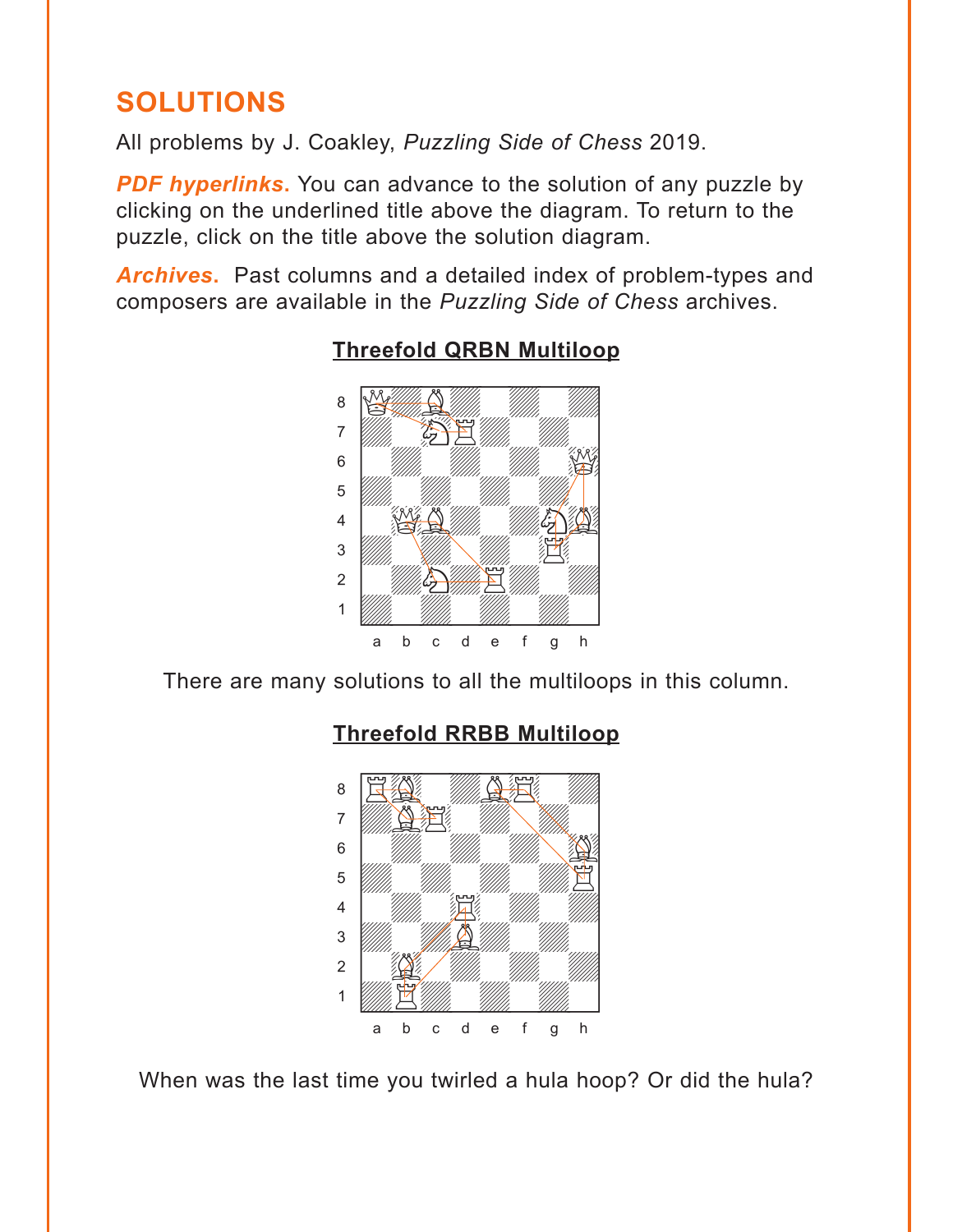### <span id="page-5-0"></span>**[Threefold RRNN Multiloop](#page-1-0)**





*Backyard Hoopla*

#### **[Fourfold BBNN Multiloop](#page-2-0)**



Identical loops in symmetrical multiloop.